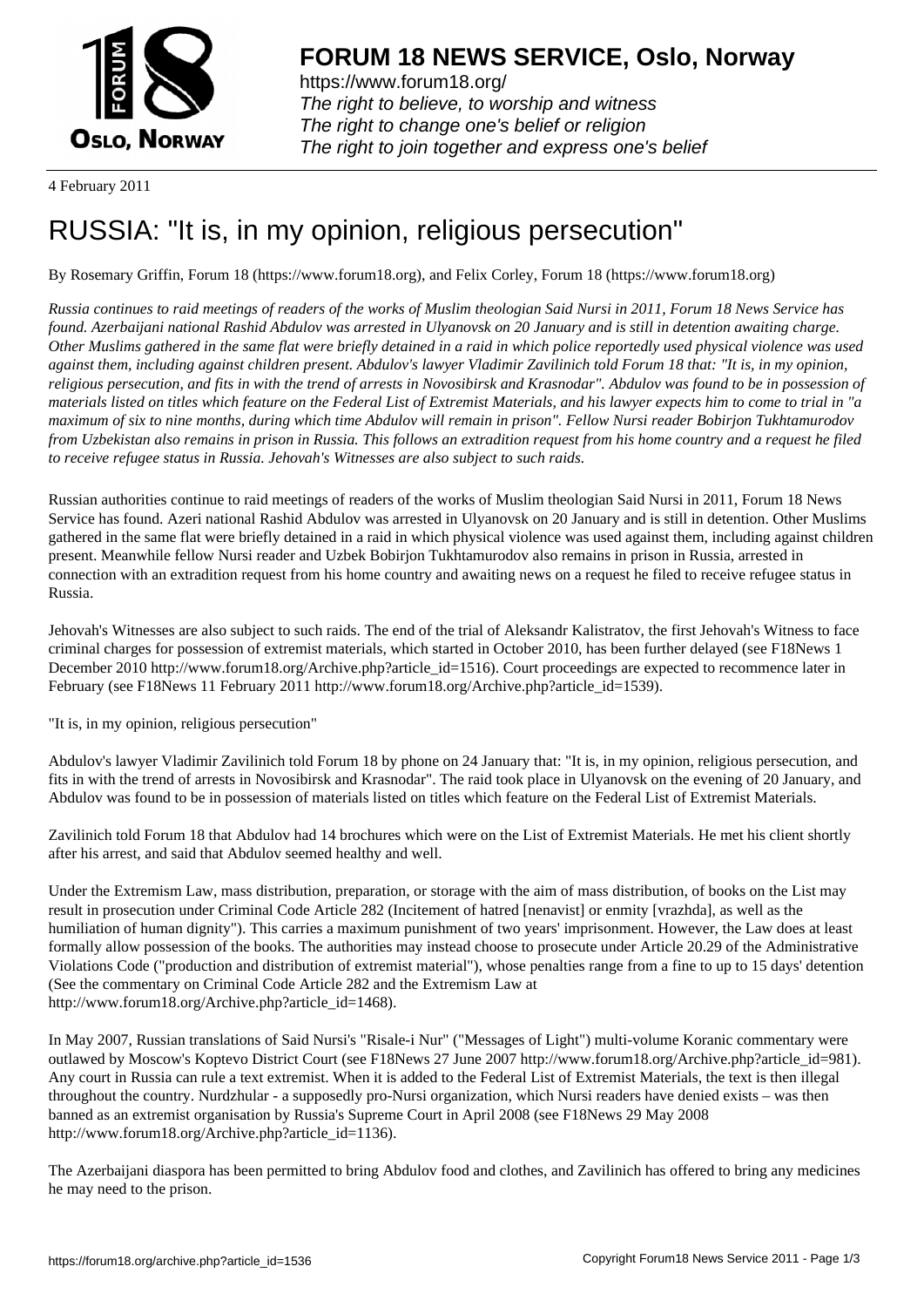which could take two months, but is likely to take a maximum of six to nine months, during which time  $\mu$ Abdulov will remain in prison," the lawyer said.

## No comment

The Ulyanovsk local government Ombudsman for Human Rights told Forum 18 on 31 January that they are not involved in the case, and have not been contacted by Abdulov or any of his representatives.

Ulyanovsk police refused to comment on the investigation thus far. Speaking to Forum 18 on 24 January, a spokesperson said that they would make no comment to the press until evidence gathered during the raid has been analysed and a case against Abdulov prepared.

Abdulov's lawyer, Vladimir Zavalinich, believes his client was detained primarily because of his citizenship. "The only reason why he was arrested is because he is not a Russian citizen. He is registered in the Moscow region, but he is a citizen of Azerbaijan," he told Forum 18.

An eyewitness account of the raid, seen by Forum 18 alleges that an investigator said to some members of the group, knowing that they were not Russian citizens "What are you doing in Russia? Go back to your own country!" The eye witness continues that Rashid Abdulov was originally accused of failing to register properly in the city, then that his car showed traces of criminal activity and finally of organising extremist activity.

Forum 18 has from late January asked the Federal Security Service (FSB) in Ulyanovsk by phone and e-mail for confirmation or denial that Abdulov has been particularly targeted because of his citizenship. However there has not been any answer to these requests.

"Everybody down! Face the floor!"

Another eyewitness account of the Ulyanovsk raid describes around 30 masked and armed police officers breaking up a gathering, and using physical violence against the group, while searching for evidence of extremism. This statement referred to states that the Muslims had gathered in the evening to discuss their faith and support a friend who had recently undergone an operation. Some of the sick man's acquaintances from the mosque in Ulyanovsk were in attendance.

"The doorbell rang and when we opened the door, armed, masked men shouted "Everybody down! Face the floor," before using physical force to push people to the ground," the statement reads.

Three children were reportedly among the group, aged from nine to 14. "They pulled a young, 15 year old boy out of the cupboard in which he was hiding in fear. They hit him a few times, and his nose started to bleed," the statement continues, "Without showing any documents or offering any explanations they asked 'Are there any weapons, narcotics, illegal items etc. here?'"

The sick man was also treated roughly and when officers were asked to free the man, whose condition was serious, their request was refused.

The group's mobile phones were confiscated and they were taken to an unknown location, later revealed to be the Investigation Department of the FSB security service building. "There we were told that any movement would be considered an attempt to escape. They made the men stand facing the wall and ordered them not to move. They remained in this position for about three hours," the witness statement reads.

Each member of the group was then questioned individually about their prayer and reading habits, their views on Turkish theologian Said Nursi and whether they are members of the banned group Nurdzhular. The authorities did not tell the group before questioning they would have to sign a statement saying they did not object to night-time questioning, but reportedly forced them to sign the document in the morning.

The group was then told that Abdulov was being taken to a temporary detention centre where he will remain until his trial. During the group's detention, the flat was searched, computers and memory sticks as well as notepads were seized and the premises ransacked. "They showed an extreme lack of respect for holy books. In particular, they put the Holy Koran on the floor", the statement reads.

## Growing trend

Officials have repeatedly refused to explain why and by whom the widespread state actions against Jehovah's Witnesses and readers of the works of Muslim theologian Said Nursi were initiated (see F18News 12 August 2010 http://www.forum18.org/Archive.php?article\_id=1478).